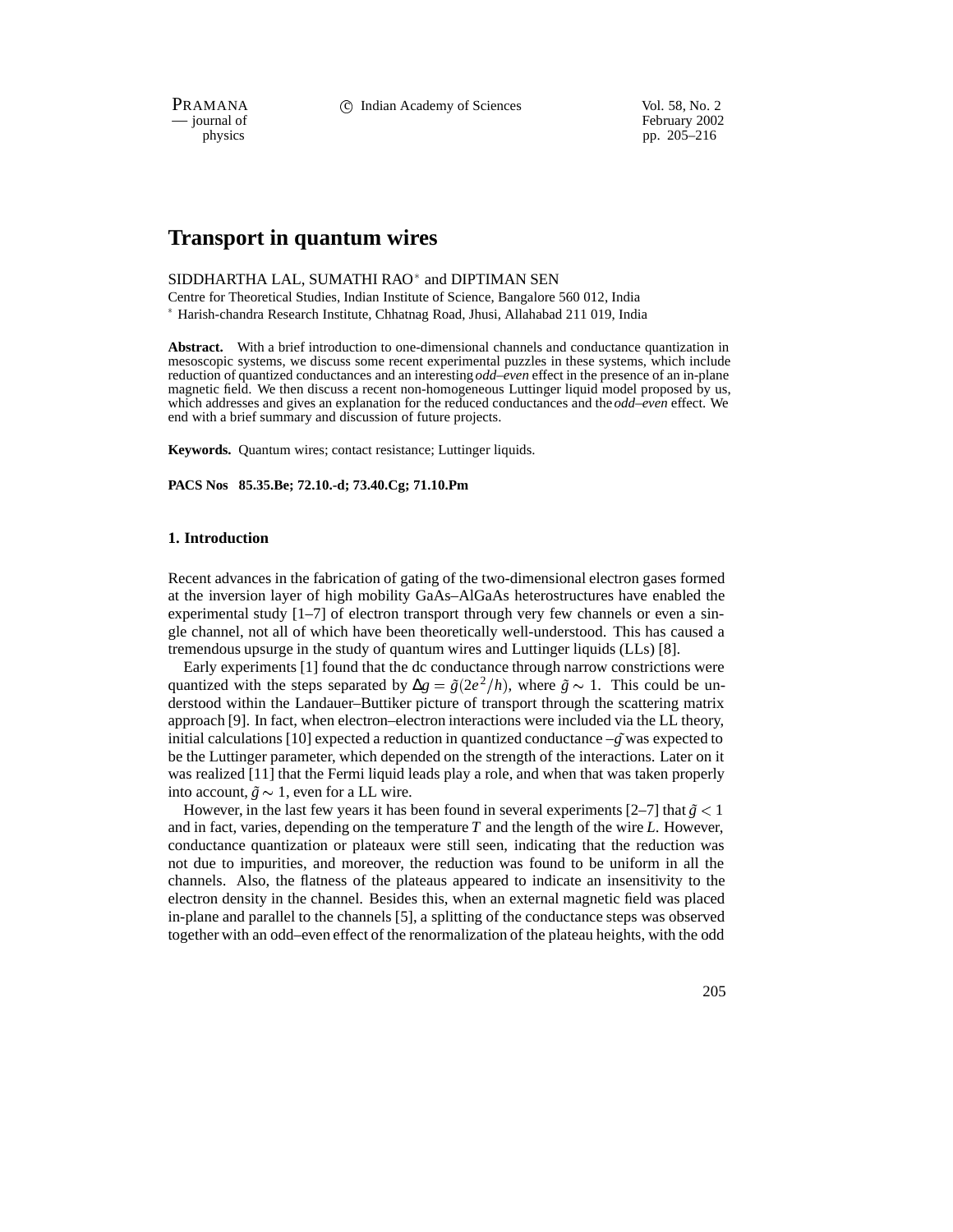and even plateau heights being renormalized by smaller and larger amounts respectively. This motivated us to study the LL model of a quantum wire, with Fermi liquid leads and the unusual feature of additional lengths of short LLs modeling the contacts between the leads and the wire.

This paper is organized as follows: In  $\S2$ , we review conductance quantization of onedimensional channels in mesoscopic systems. In  $\S$ 3, we give a brief description of some recent experimental results and some of the puzzles mentioned above, such as reduction of quantized conductance even in clean quantum wires and a novel odd–even effect in the presence of a magnetic field. In  $\S 4$ , we give a brief introduction to Luttinger liquids (LLs) and bosonization and transport in these models. In  $\S$ 5, we describe our model, which is essentially an inhomogeneous LL model, with five distinct regions, the two *leads* and *contacts* and the central*wire* and having two barriers at the boundaries between the contacts and the leads and explain how this model is motivated by the experimental results. We then describe the results of our calculations with the model, showing reduced conductances as a function of temperature, and lengths of the wire and the contacts. In  $\S6$ , we show that in the presence of an in-plane magnetic field, the barriers show different renormalizations for the odd and even plateau leading to the odd–even effect. Finally, we end in  $\S7$ , with a brief summary and possible future extensions of our work.

#### **2. Introduction to one-dimensional channels and conductance quantization**

Semiconductor mesoscopic conductors are fabricated by confining electrons to a twodimensional conducting layer formed at the interface between GaAs and GaAlAs. The electrons are free to move in the  $x$ –*y* plane, but are confined by some potential in the  $z$ direction. Their dispersion is given by  $E = E_n + \frac{\hbar^2}{2m} (k_x^2 + k_y^2)$ . The index *n* labels different sub-bands. At low temperatures and low carrier densities, only the lowest sub-band  $n = 0$ is occupied. So we can ignore the *z*-dimension altogether and treat the electron gas as a two-dimensional electron gas (2DEG) in the *x*–*y* plane.

Now, we apply strong confining potential in the *y*-direction. If the dimensions of the conductor were large, then the conductivity of the sample would be given by  $g = \sigma W/L$ , where  $\sigma$  is the conductivity of the material and *W* and *L* are the widths and lengths of the sample. But as the length is reduced, experimentally, it was found that the conductance reaches a limiting value *gc* instead of increasing indefinitely. The reason for this is that there exists a non-zero resistance at the interface between the sample and the leads, which is unavoidable. This is called the contact resistance and for very clean samples, at low temperatures, it was found to be a universal quantity.

This can be very easily understood, using Landauer's picture [9] of electron transport as a scattering problem. Consider applying a strong confining potential in the *y*-direction, so that the dispersion is given by  $E = E_0 + \varepsilon_m + \hbar^2 k_x^2 / 2m$ . For each value of *m*, we have a different sub-band. The spacing between sub-bands is fixed by the confining potential; the stronger the confinement, the farther apart the sub-bands. In actual experiments, confinement in the *y*-direction is controlled by a gate voltage. We have a quasi-one-dimensional wire when only a few sub-bands are occupied.

Let us now calculate the conductance through each sub-band or channel of the wire for an applied voltage bias  $\mu_2 - \mu_1$ . The current *I* is given by  $I = (1/L) \sum_k ev =$  $(e/L) \sum_k (\partial E/\partial \hbar k)$  because the density of the electrons for each *k* state is 1/*L*. Since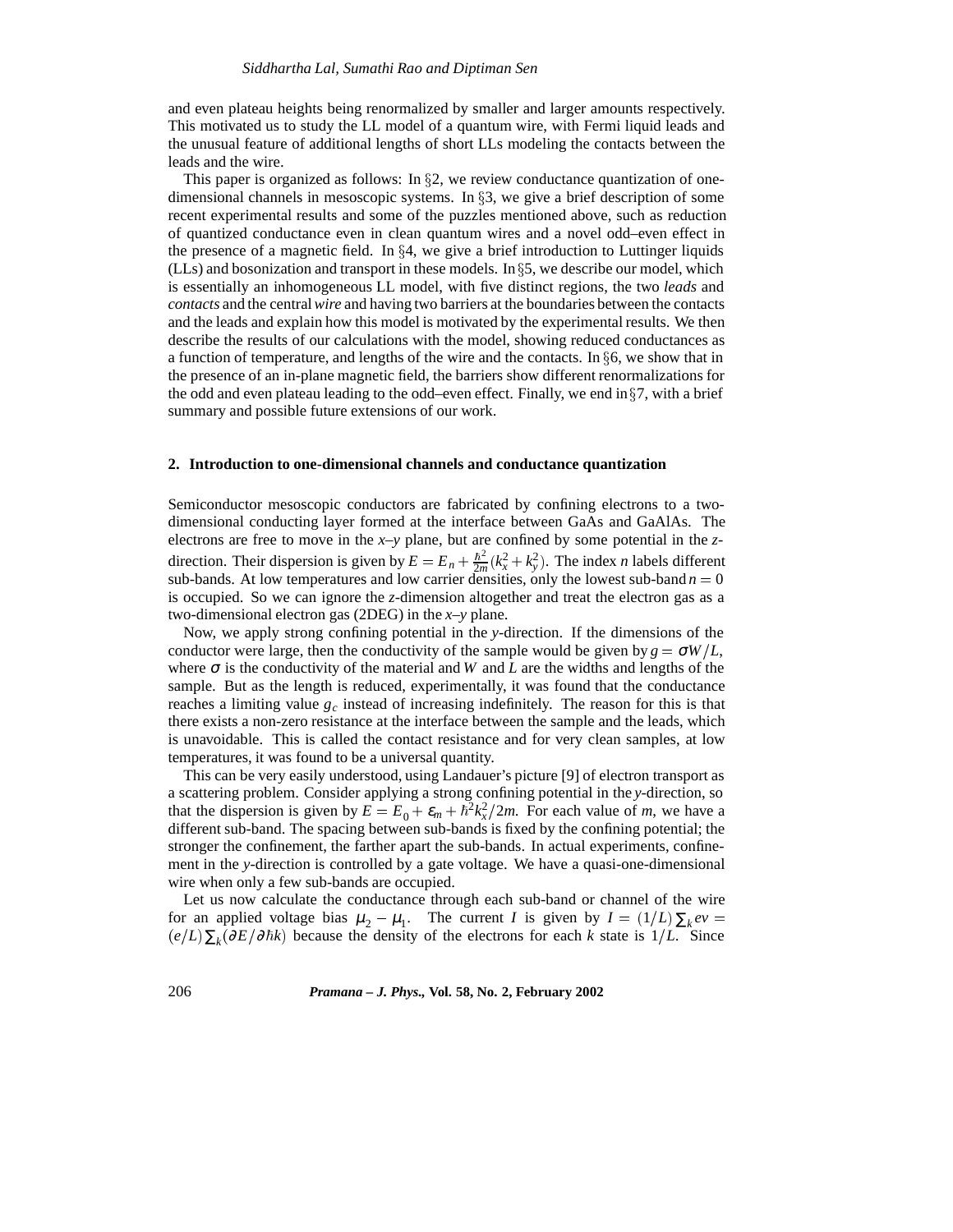$$
\Sigma_k = 2 \times (L/2\pi) \int dk
$$
, we get

$$
I = \frac{2e}{h} \int_{\mu_1}^{\mu_2} dE = \frac{2e^2}{h} \frac{(\mu_2 - \mu_1)}{e} \,. \tag{1}
$$

Hence, the minimum contact resistance per channel is given by  $h/2e^2$ . For *M* channels, the same argument gives  $I = (2e^2/h)M((\mu_2 - \mu_1)/e)$ , which implies that the contact resistance =  $h/2e^2M$ . Since a macroscopic conductor has a very large number of channels, for macroscopic conductors the contact resistance is negligible. But for a single channel,  $R_c = 12.9 \text{ k}\Omega$ , and is certainly not negligible.

This contact resistance has been experimentally measured [1]. A gate voltage controls the density of electrons in the channel and narrows down the constriction progressively. The current is plotted as a function of the gate voltage. Although the width of the constriction changes continuously, the current goes down in steps as seen in figure 1. So starting with current through a single channel, the current increases each time a sub-band comes below the Fermi level. When *M* sub-bands are filled,  $g = 2Me^2/h$  – i.e., the steps are quantized at multiples of  $2e^2/h \equiv g_0$ . For very precise quantization, one needs ultra-clean samples where the only source of resistance is the contact resistance.

This quantization can be shown to be true even when the electrons are interacting. That is not a surprising result when one realises that the resistance that is being measured here is purely a contact resistance and does not depend upon the interior of the wire.

# **3. Brief description of recent experimental results**

Here, we give a brief summary of the experimental results on transport in quasi-onedimensional channels in the last few years. One of the main features that has been found is the reduction of quantized conductances from  $N \times g_0$ . Flat plateaux, independent of



Figure 1. Quantized conductance of a ballistic wire. A negative gate voltage is applied to deplete the electrons in a narrow channel. The conductance *g* is a measure in units of  $e^2/h$ .

*Pramana – J. Phys.,* **Vol. 58, No. 2, February 2002** 207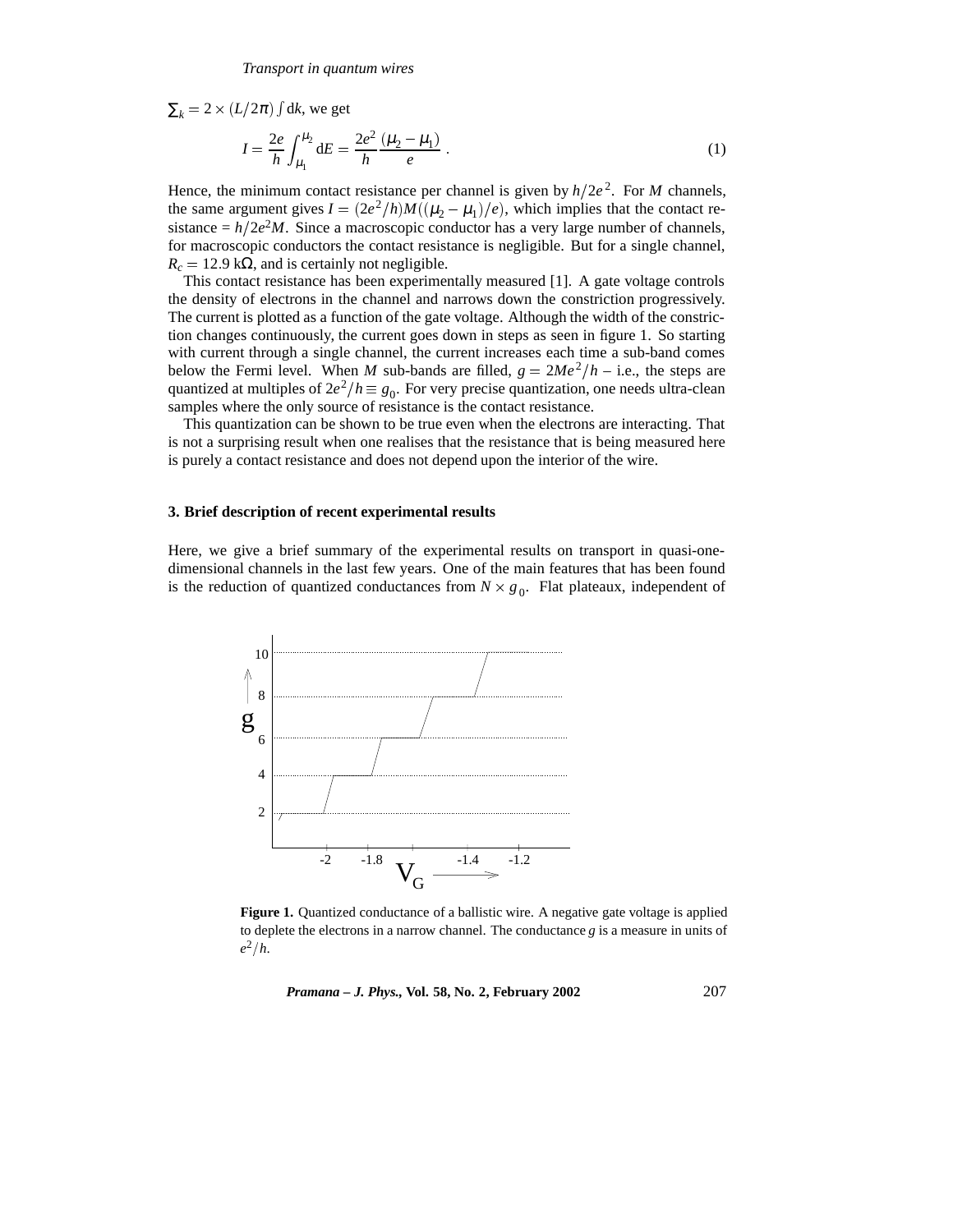the gate voltage are still seen in each channel, but the quantization is now at some value below  $N \times g_0$  (see, for instance, figures 2 and 3 in [3]). This has been noticed by several groups [2–6] and the variation of the reduction as a function of the temperature and the length of the quantum wire has also been measured. Tarucha *et al* [2] performed experiments with wires of lengths 2  $\mu$ m to 10  $\mu$ m fabricated using split-gate methods at temperatures from 0.3 K to 1.1 K, and found deviations from the perfect quantization of the steps. Yacoby *et al* [3] made measurements on a 2  $\mu$ m wire and at temperatures ranging from  $T = 0.3$  K to  $T = 25$  K and they found that the reduction is surprisingly uniform for each channel. They also found that the step heights were increasingly renormalized at lower temperatures. Similar experiments [4–6] studied the variation in the reduction as a function of both length and temperature and confirmed that the step heights were increasingly renormalized when either the temperature was lowered (for a fixed length of quantum wire) or the length of the quantum wire was increased at a fixed temperature. Such renormalizations would require backscattering of electrons. If these backscatterings were due to impurities within the quantum wires, the conductance corrections would be gate-voltage dependent as shown in our calculations. This certainly can not lead to flat conductance plateaus as seen in the experiments.

In the presence of a magnetic field, Liang *et al* [5] found that as they turned up the external magnetic field (kept in plane and aligned along the direction of the channel) from 0 to 11 T, the spin degeneracy gets lifted and each conductance step splits into two steps, with the heights of both being less than  $g_0$ . At a magnetic field strength of 11 T, they found that the difference between the conductance of successive pairs of spin-split sub-bands alternates. This shows that the conductance of the odd numbered spin-split sub-bands containing the moments aligned with the magnetic field undergoes little renormalization, while the conductance of the even numbered spin-split sub-bands containing the moments anti-aligned with the magnetic field undergoes a large renormalization. This is the odd– even effect.

The naive non-interacting Landauer explanation for the renormalization of the plateaux would require back-scattering of electrons due to impurities within the quantum wires, which could lead to  $g = g_0 \times N \times T$  where *T* is the transmission coefficient. But *T* is a function of the energy *E* of the electrons, which in turn, is related to the density of the electrons in the channel (which is controlled by the gate-voltage  $V_G$ ). Thus, the conductance corrections would be gate-voltage dependent. This certainly can not lead to flat conductance plateaus as seen in the experiments. To obtain flat plateau renormalizations, one would have to postulate that *T* is independent of *E*, which is very unlikely. Moreover, the conductance corrections depend on temperature. This is hard to arrange within the usual non-interacting Landauer model of conductance corrections. Neither is the odd–even effect easy to see within the standard picture.

# **4. Introduction to Luttinger liquids and bosonization**

The standard paradigm for many-fermion systems is the Fermi liquid theory. The Fermi gas is a collection of non-interacting fermions, filled up to the Fermi level. Excitations over the ground state are quasiparticles (above the Fermi surface) and quasiholes (below the Fermi surface), which have the same quantum numbers as that of the original electrons or holes. The idea behind the Fermi liquid (FL) theory is that interactions can change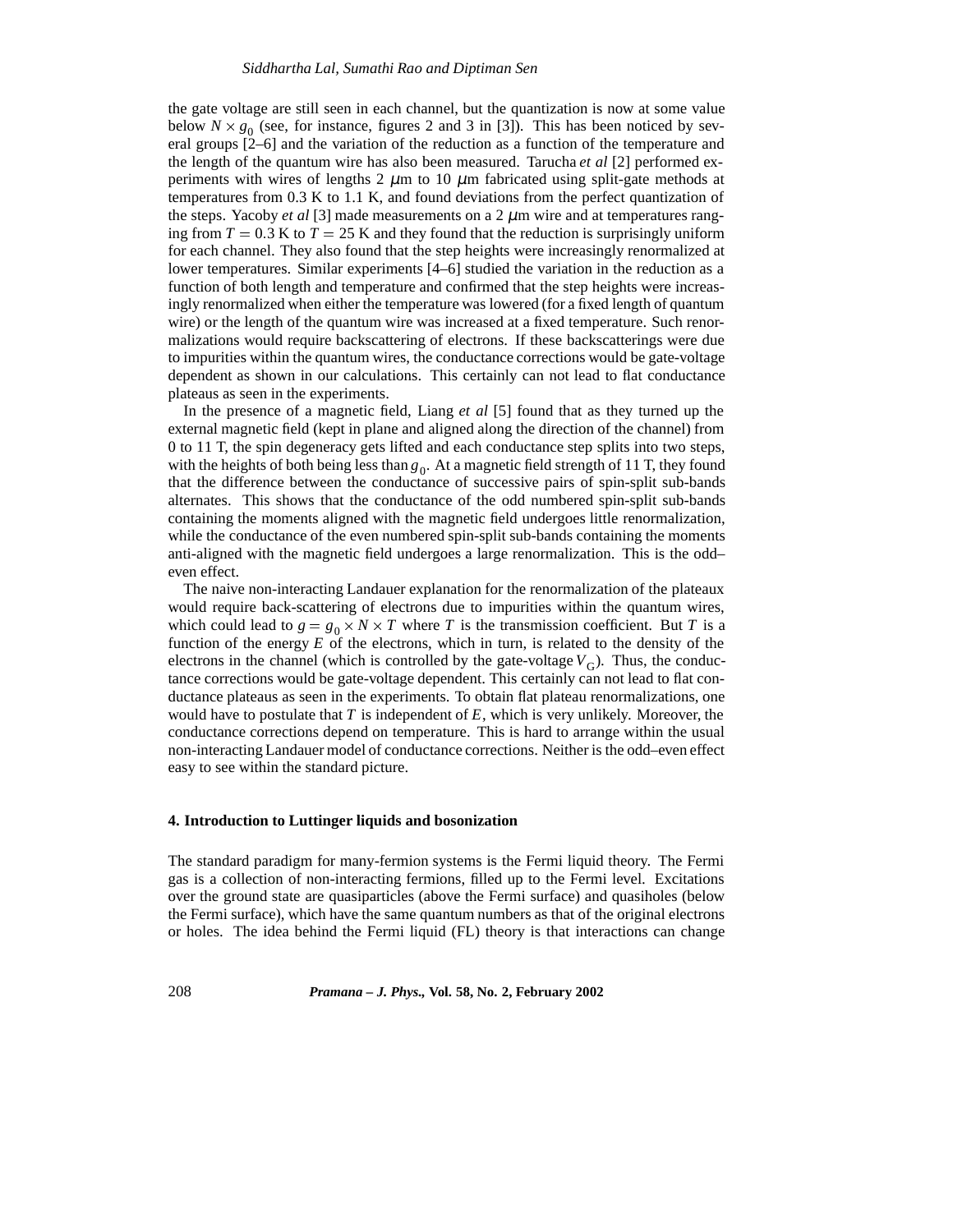the ground state, modify the excitations and their energies and so on, but essentially, one continues to have single-particle fermion like excitations even after the inclusion of the interactions. These excitations (called Landau quasiparticles) can have their masses, couplings, etc, renormalized, but basically each state is in one-to-one correspondence with the non-interacting states.

In three dimensions, most electronic phenomena (with some exceptions like the twochannel Kondo problem) can be understood within the framework of FL theory. In two dimensions, there exist some phenomena, where it is not clear whether FL theory is really applicable. For instance, many people believe that high  $T_c$  superconductivity needs non-FL behavior. Also, the  $v = 1/2$  state in FQHE is probably an example of a non-FL.

But in one dimension, it is well-known that the FL theory breaks down, and the ground state is a non-trivial state called the *Luttinger liquid* (LL) state, which no longer has quasiparticles similar to that of the non-interacting case. Why is one dimension different? The reason is that the Fermi surface is reduced to two points. Hence, low-energy particle–hole pair excitations have their energy fixed by momentum and vice-versa (see figure 2) and consequently, the particle–hole mode propagates coherently as a new bosonic particle. All low energy modes are exhausted by these bosonic modes; hence, the fermionic theory can be rewritten in terms of the bosonic fields using a procedure called bosonization.

An interesting point is that it is possible to solve a non-trivial fermion model by recasting in boson language. In fact, even when the bosonic model is not exactly solvable, bosonization turns out to be a useful tool to compute correlation functions, which can then be supplemented with renormalization group (RG) arguments to get useful information.

#### 4.1 *Bosonization*

The explicit relation relating bosons and fermions is given by

$$
\psi_{\rm R} \sim \frac{\eta_{\rm R}}{\sqrt{2\pi}} e^{-2i\sqrt{\pi}\phi_{\rm R}}
$$
 (2)

for a right-moving fermion  $\psi_R$  and a right-moving boson  $\phi_R$  and similarly for left-movers.  $\eta_R$  is a Klein factor which takes care of the anti-commutation property of fermions.



**Figure 2.** (**a**) Single particle spectrum of the Fermi gas in one dimension. (**b**) Particle– hole pair spectrum with the forbidden region and the continuum.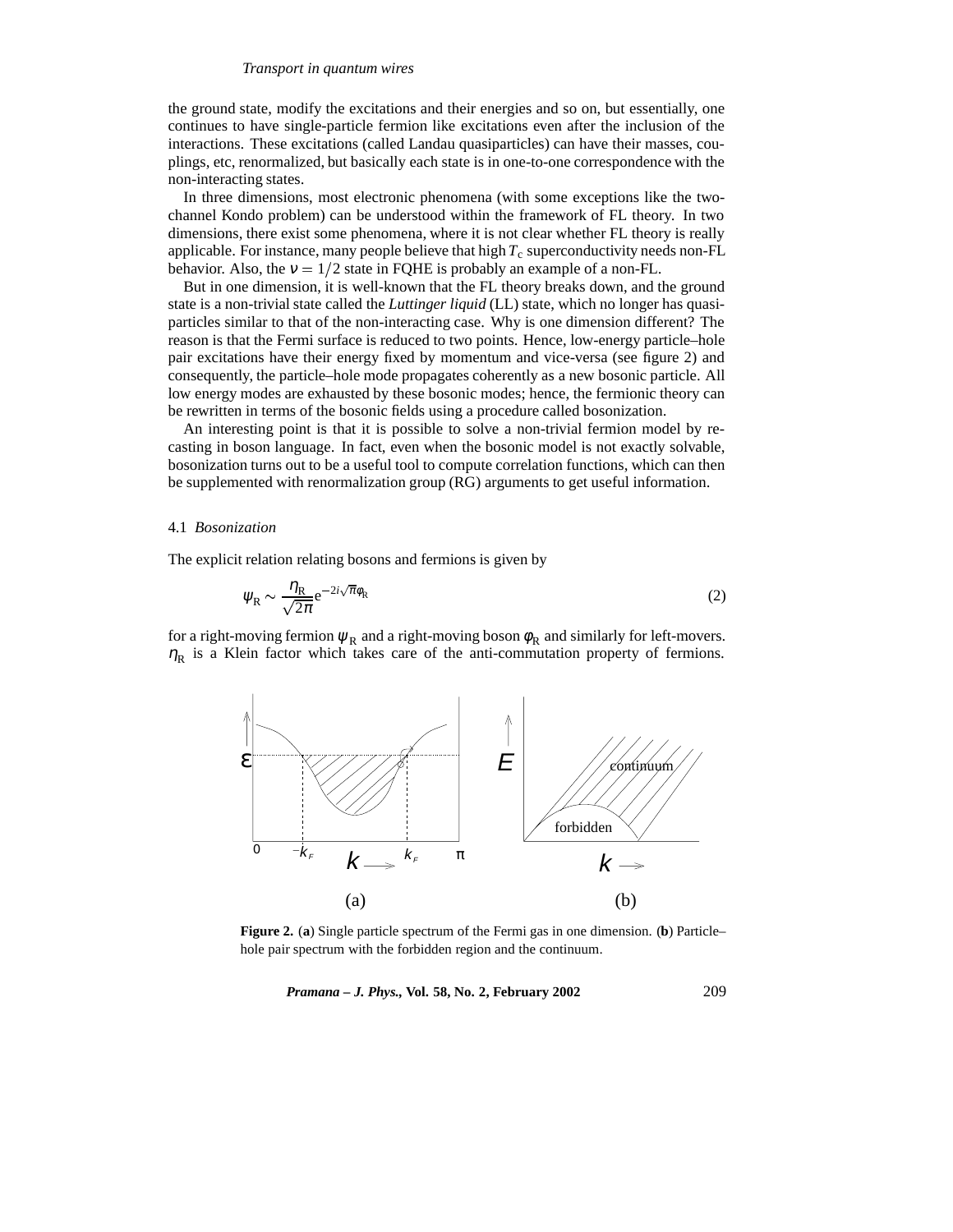#### *Siddhartha Lal, Sumathi Rao and Diptiman Sen*

For any interaction, one can show that the velocities of the spin and charge modes are different; so generically, a LL state has spin-charge separation. Also, instead of a pole in the single particle propagator, even when interactions are included, as one would expect for a FL, here one finds that all correlation functions have a power law fall-off, with the power being dependent on the interaction parameter. These anomalous exponents in various correlation functions or response functions are the hallmark of the LL behavior.

A generic LL model is given by

$$
H = \frac{\nu}{2} \int dx \left[ K \Pi^2 + \frac{1}{K} (\partial_x \phi)^2 \right].
$$
 (3)

For non-interacting fermions  $K = 1$  and  $v = v<sub>F</sub>$ . For repulsive interactions  $K < 1$ . All low energy properties can be found in terms of  $K$  and  $\nu$ . But one problem with LL models is that contact with the microscopic theory is not obvious.

# 4.2 *Transport and conductances in LL*

In this subsection, we study transport, in particular the dc (or zero frequency) conductivity in clean one-dimensional wires with no impurities or barriers.

*Conductance of a clean LL.* First, we shall perform a calculation to compute the conductance of a LL without any consideration of contacts or leads. By computing the conductance using the current–current correlation functions in the Kubo formula, we can show that the conductance of a clean Luttinger wire (with no leads) is given by

$$
g \equiv \frac{I}{V} = \frac{Ke^2}{2\pi}.
$$
\n<sup>(4)</sup>

But when we include leads modeled as semi-infinite Fermi liquids on either side (i.e., we study the same bosonic model, but with *K* varying spatially  $-K = K_L = 1$  for  $x < 0$  and  $x > D$ , where *D* is the length of the wire, and  $K = K_W$  for  $0 < x < D$ ), then we find that

$$
g = \frac{K_{\rm L}e^2}{2\pi} = \frac{e^2}{2\pi} \tag{5}
$$

This is not a surprising result. As we have explained before, the resistance is only due to the contacts. So whether the electrons in the wire interact or not, it is not relevant to the conductance.

*Transport through single impurity*. Here, we study the conductance through a single impurity. We will see that interactions change the picture dramatically. For a non-interacting one-dimensional wire, from just solving usual one-dimensional quantum mechanics problems, we know that we can get both transmission and reflection depending on the strength of the scattering potential. But for an interacting wire, we find that for any scattering potential, however small, for repulsive interactions between the electrons, there is zero transmission and full reflection (implies conductance is zero, or that the wire is 'cut') and for attractive interactions between electrons (which is of course possible only for some renormalized 'effective' electrons), there is full transmission and zero reflection (implying perfect conductance or 'healing' of the wire).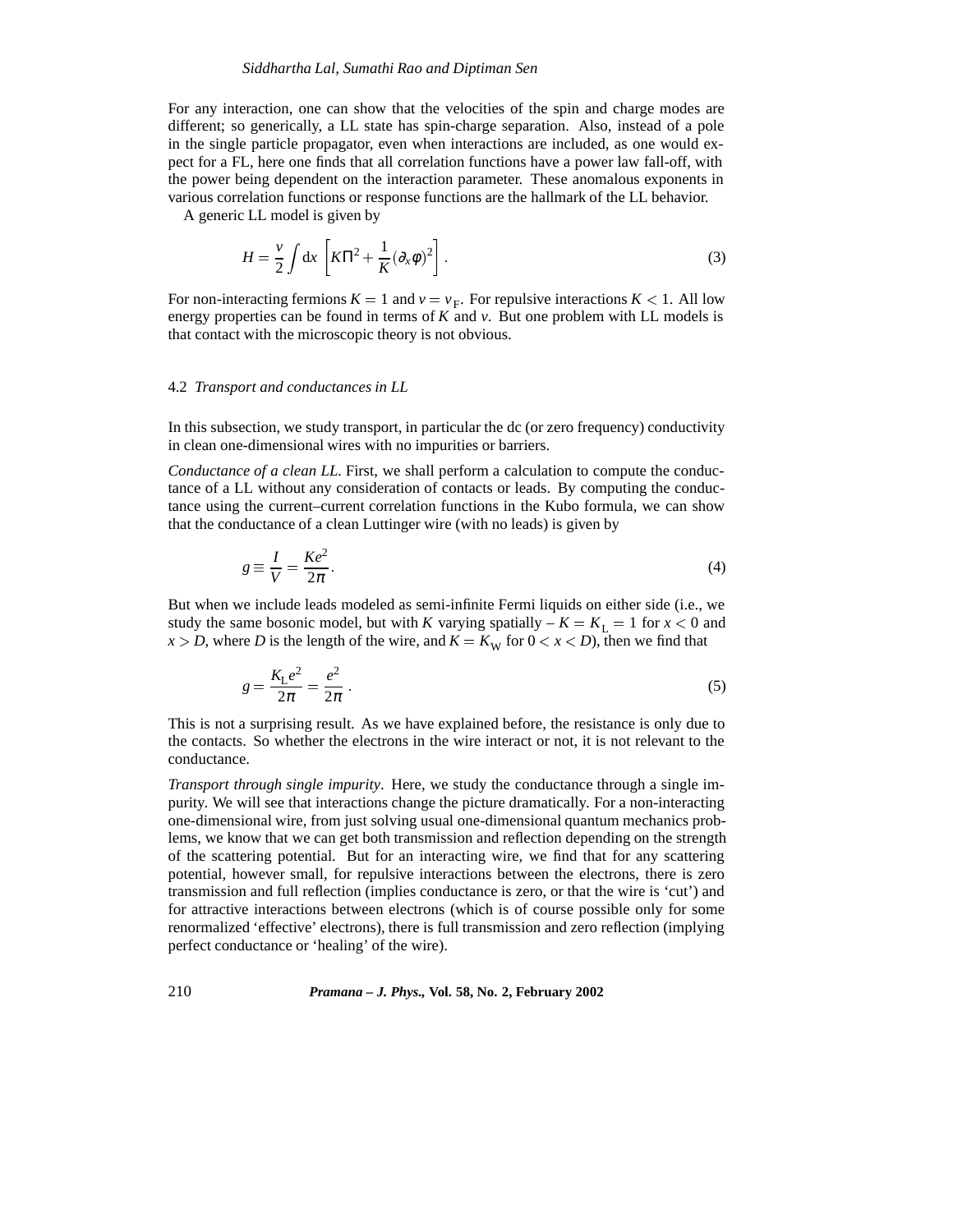*Note*: The above is true for  $T = 0$  and for  $L \rightarrow \infty$ , where *T* is the temperature and *L* is the length of the wire. For finite temperature and lengths, there will be calculable corrections to the above results, which, in fact, is what we shall explicitly compute in our model.

Let us introduce a single impurity (a barrier or constriction, or even an experimentally introduced strong bias at a point along the wire) in the quantum wire. We can model this by a potential  $V(x)$  around origin and write the Hamiltonian for the system as

$$
\delta H = \int dx V(x) \psi^{\dagger}(x) \psi(x) = -\lambda [\psi^{\dagger}_{R}(x=0) \psi_{L}(x=0) + \text{h.c.}]
$$
  
=  $\lambda \cos 2\sqrt{\pi} K \phi(0).$  (6)

In the weak barrier limit, the renormalization group (RG) equation for the barrier strength gives

$$
\frac{\mathrm{d}\lambda}{\mathrm{d}l} = (1 - K)\lambda. \tag{7}
$$

Thus, the perturbation is relevant when  $K < 1$ , and the strength of the potential grows as we renormalize down to lower temperatures or longer lengths. At  $T = 0$  or  $L \rightarrow \infty$ , this implies that the wire is cut.

Since the RG equation is perturbative in  $\lambda$ , it is necessary to look at the strong barrier limit and ask what happens when we start from a cut wire and allow for hopping. Here, the perturbation term or the hopping term is given by

$$
\delta H = -t[\psi^{\dagger}_{\le}(x=0)\psi_{>}(x=0) + \text{h.c.}] = t \cos \frac{2\sqrt{\pi}}{K} \theta(0) , \qquad (8)
$$

and the RG equation (perturbative in *t*) is given by

$$
\frac{\mathrm{d}t}{\mathrm{d}l} = \left(1 - \frac{1}{K}\right)t.\tag{9}
$$

For  $K < 1$ ,  $t \to 0$  – i.e., the hopping term is irrelevant and the wire remains 'cut'.

In either case, the conductance is zero. For finite *T* and *L*, there are temperature- and length-dependent corrections.

#### **5. Our one-dimensional LL model**

One might expect that the simplest model to obtain renormalizations of the quantized conductances would be a LL model between two FL leads, with barriers at the junctions between the leads and the wires. However, the problem in such a model is that the velocity of the electron in the wire is set by  $v_w = \sqrt{v_F^2 - 2E_s/m}$  where  $E_s$  are the discrete energy levels of the confinement potential set by the gate voltage  $V_G$ . As  $V_G$  changes, the density of electrons in the channel varies and *Es* clearly depends on the channel number*s*. These velocities are, hence, density and channel dependent. The interaction parameter is also expected to be density and channel dependent. Hence, we cannot expect flat and channel independent renormalizations of the conductance plateau, using such a model.

*Pramana – J. Phys.,* **Vol. 58, No. 2, February 2002** 211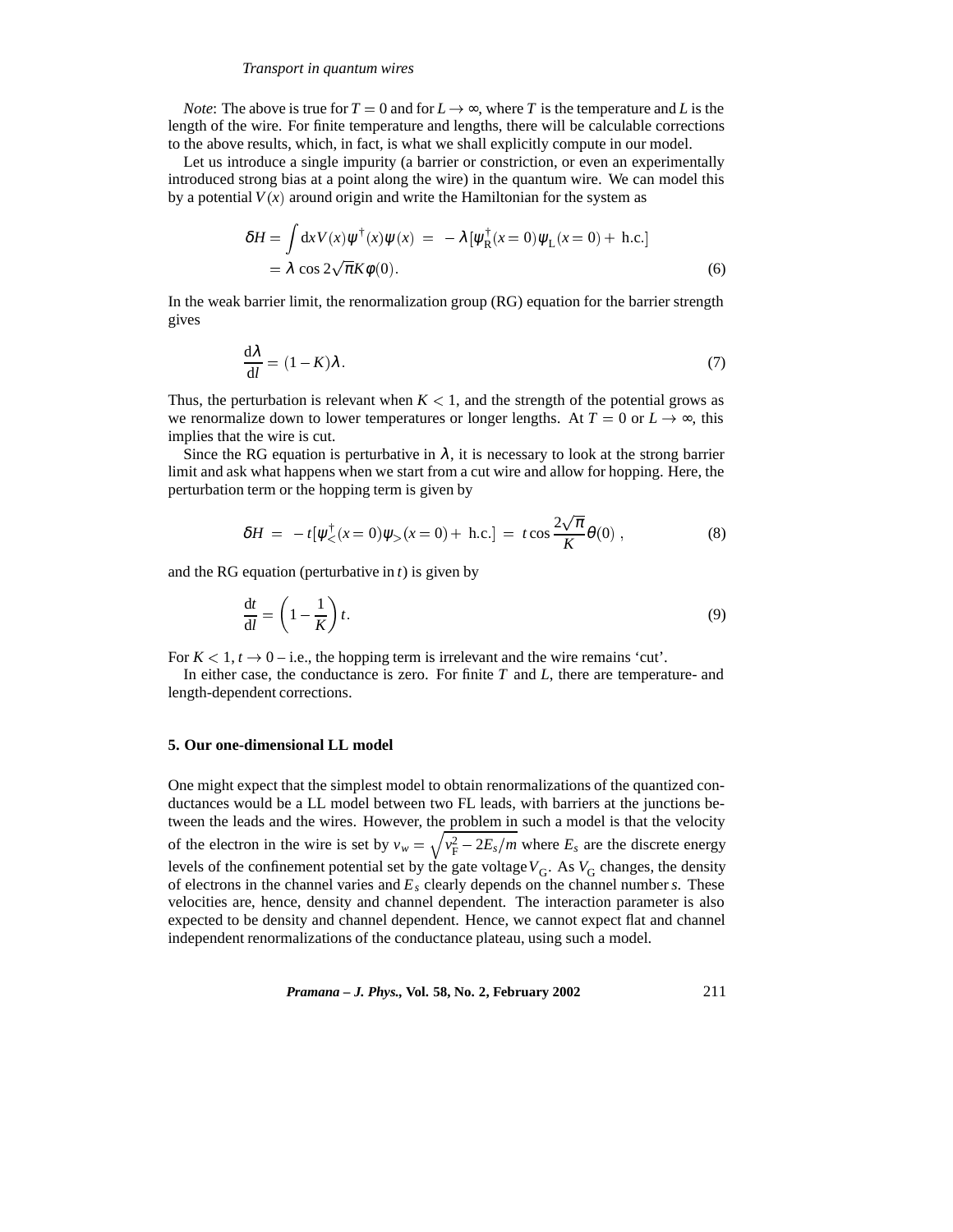Instead, in our model for the quantum wire, we include two additional contact regions modeling the change from the 2DEG to the 1DEG. The contacts themselves are chosen to be short lengths of LL wire. Since, interactions are expected to be important in this region, we take  $K = K_C$ . But the important point is that this region is independent of the gate voltage, so no 1D bands are formed and  $v_C$  is set by  $v_F$  and interactions in the contact, and is not influenced by the gate voltage that controls the density in the wire.

In fact, Yacoby *et al* [7] established the existence of  $l_{2D-1D}$ , which is the length of the scattering region between the 2D leads and the 1D wire. They found that a length  $l_{\text{2D-1D}} \sim 2 - 6 \,\mu \text{m}$  was needed to cause backscattering. Such a scattering length existed in their original experiment as well and was responsible for reduction from ideal quantized conductance value. Hence, our model that a finite contact region is needed to obtain the smooth transition from the 2DEG to the 1D wire is physically quite reasonable.

So our model for the quantum wire, motivated both by the way the wire is constructed as well as by the experimental results, is a LL model, but in five pieces. The external 2DEG reservoirs are modeled as two semi-infinite FL leads, while the contacts are modeled as short quantum wires with the junctions at either end modeled as δ-function barriers. The inter-electron interactions in the system, and hence the parameter*K* which characterizes the interactions, vary abruptly at each of the junctions. Hence, we study a  $K_1$ - $K_C$ - $K_W$ - $K_C$ - $K_W$ model. The barriers at the junctions are because changes in the geometry (if not adiabatic) and also in the interaction parameters do lead to barrier-like potentials at the junctions. The important point is that  $v_C$  and  $K_C$  are independent of gate voltage. We assume weak barriers at the contact-lead junction and negligible barriers at the contact-wire junction, because the change in geometry and interaction strengths are likely to be stronger at the contact-wire junction.

Hence, the model can be written as

$$
S_0 = \int dt \left[ \int_{-\infty}^0 dx \mathcal{L}_1 + \int_0^d dx \mathcal{L}_2 + \int_d^{l+d} dx \mathcal{L}_3 + \int_{l+d}^{l+2d} dx \mathcal{L}_2 + \int_{l+2d}^{\infty} dx \mathcal{L}_1 \right],
$$

where

$$
\mathcal{L}_1 = \mathcal{L}(\phi_{\rho}; K_{\text{L}}, v_{\text{L}}) + \mathcal{L}(\phi_{\sigma}; K_{\text{L}}, v_{\text{L}}),
$$
  
\n
$$
\mathcal{L}_2 = \mathcal{L}(\phi_{\rho}; K_{\text{C}\rho}, v_{\text{C}\rho}) + \mathcal{L}(\phi_{\sigma}; K_{\text{C}\sigma}, v_{\text{C}\sigma}),
$$
  
\n
$$
\mathcal{L}_3 = \mathcal{L}(\phi_{\rho}; K_{\text{W}\rho}, v_{\text{W}\rho}) + \mathcal{L}(\phi_{\sigma}; K_{\text{W}\sigma}, v_{\text{W}\sigma})
$$

with

$$
\mathcal{L}(\phi; K, v) = \frac{1}{2Kv} (\partial \phi / \partial t)^2 - \frac{v}{2K} (\partial \phi / \partial x)^2.
$$
 (10)

The action for the coupling to the gate voltage, as well as the junction-barrier terms, are given by

$$
S_{\text{gate}} + S_{\text{barrier}} = \frac{eV_{\text{G}}}{\sqrt{\pi}} \int dt [\phi_{3\rho} - \phi_{2\rho}] + \frac{V}{2\pi\alpha} \Sigma_i \int dt [\cos(2\sqrt{\pi}\phi_{1i}) + \cos(2\sqrt{\pi}\phi_{4i} + \eta)], \qquad (11)
$$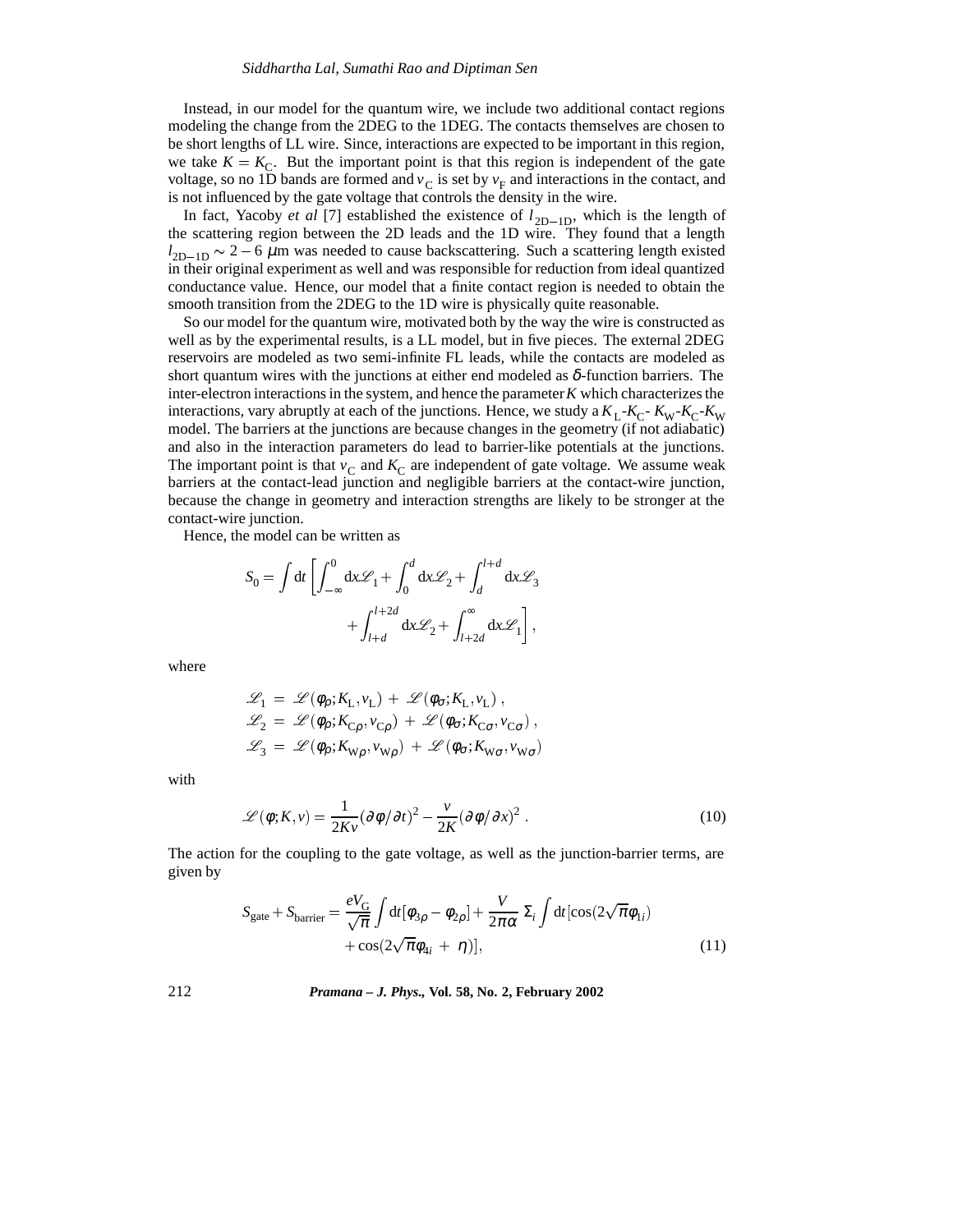where *i* is summed over  $\uparrow, \downarrow, \alpha$  is a short distance cutoff and  $\eta$  in terms of the wave numbers in the contact and wire regions is given by  $\eta = 2k_C d + k_W l$ .

Once we have the above action, there exists a straightforward method to study it. We integrate out the bosonic degrees of freedom everywhere except at  $x = 0, d, l + d$  and  $x =$  $l + 2d$  and study the effective action in various limits. Here, we just quote the results [12,13] that we obtain in the various limits.

# *High temperature or high frequency limit*

The Matsubara frequencies  $\bar{\omega}_n$  are quantized in multiples of the temperature as  $\bar{\omega}_n$  =  $2\pi n k_B T$  and hence the temperature is equivalent to frequency. When  $T \gg T_d \equiv$  $v_{\text{C}_0}/(2\pi k_\text{B}d)$  and  $T_l \equiv v_{\text{W}_0}/(2\pi k_\text{B}l)$ , the conductance correction is given by

$$
g = \frac{2e^2}{h} K_{\rm L} [1 - c_1 T^{2(K_{\rm eff} - K_{\rm L})} (|V(0)|^2 + |V(l + 2d)|^2)].
$$
 (12)

Here,  $c_1$  is a dimensionful constant depending on  $v_{Co}$  and the cutoff  $\alpha$  (but independent of all factors depending on gate voltage  $V_G$ ) and

$$
K_{\text{eff}} = \frac{K_{\text{L}} K_{\text{C}\rho}}{K_{\text{L}} + K_{\text{C}\rho}} + \frac{K_{\text{L}} K_{\text{C}\sigma}}{K_{\text{L}} + K_{\text{C}\sigma}} = \frac{K_{\text{C}\rho}}{1 + K_{\text{C}\rho}} + \frac{1}{2}.
$$
 (13)

The only parameters are  $c_1$  and the interaction parameter  $K_{C\rho}$  because  $K_{C\sigma} = 1$  in the absence of a magnetic field. For the Yacoby *et al* experiment,  $l_{2D-1D} = 6 \mu m$ , which means that  $T_d$ ,  $T_L \sim 0.1 - 0.2$  K, so that all their results are in this regime. Thus, if we assume that their  $l_{2D-1D}$  is what we are calling the contact length *d*, then, this result explains why they get flat plateau renormalizations and renormalizations independent of the channel, since  $K_c$  and  $v_c$  are independent of the gate voltage. From this analysis, one expects a similar order of magnitude for the contact length  $l_{2D-1D}$  even in the Tarucha *et al* and Liang *et al* experiments. In fact, our results also tell us that as the temperature *T* is raised, the conductance corrections get smaller and approaches integer multiples of  $g_0$ , as indeed seen in the experiments.

Note that our results crucially depend on introduction of contact region and placing of the barriers between the contact and the lead. In fact, the barriers can be anywhere in the contact, as long as they are not too close to the wire region, and we still get the same result. Essentially, by modeling the contacts as short LL's, we have included many-body effects at the contacts and shown that they are responsible for the observed conductances.

#### *Intermediate temperatures*

Here, there are two possible scenarios. Either, we have (a)  $T_l \ll T \ll T_d$  (if  $d \ll l$ ), or we have (b)  $T_d \ll T \ll T_l$  (if  $l \ll d$ ).

For scenario (a), which we call the wire regime,

$$
g = \frac{2e^2}{h} K_{\rm L} [1 - c_2 T_d^{2(K_{\rm eff} - \tilde{K}_{\rm eff})} T^{2(\tilde{K}_{\rm eff} - K_{\rm L})} (|V(0)|^2 + |V(l + 2d)|^2)],\tag{14}
$$

where

$$
\tilde{K}_{\text{eff}} = \frac{K_{\text{L}} K_{\text{W}\rho}}{K_{\text{L}} + K_{\text{W}\rho}} + \frac{K_{\text{L}} K_{\text{W}\sigma}}{K_{\text{L}} + K_{\text{W}\sigma}} = \frac{K_{\text{W}\rho}}{1 + K_{\text{W}\rho}} + \frac{1}{2}.
$$
\n(15)

*Pramana – J. Phys.,* **Vol. 58, No. 2, February 2002** 213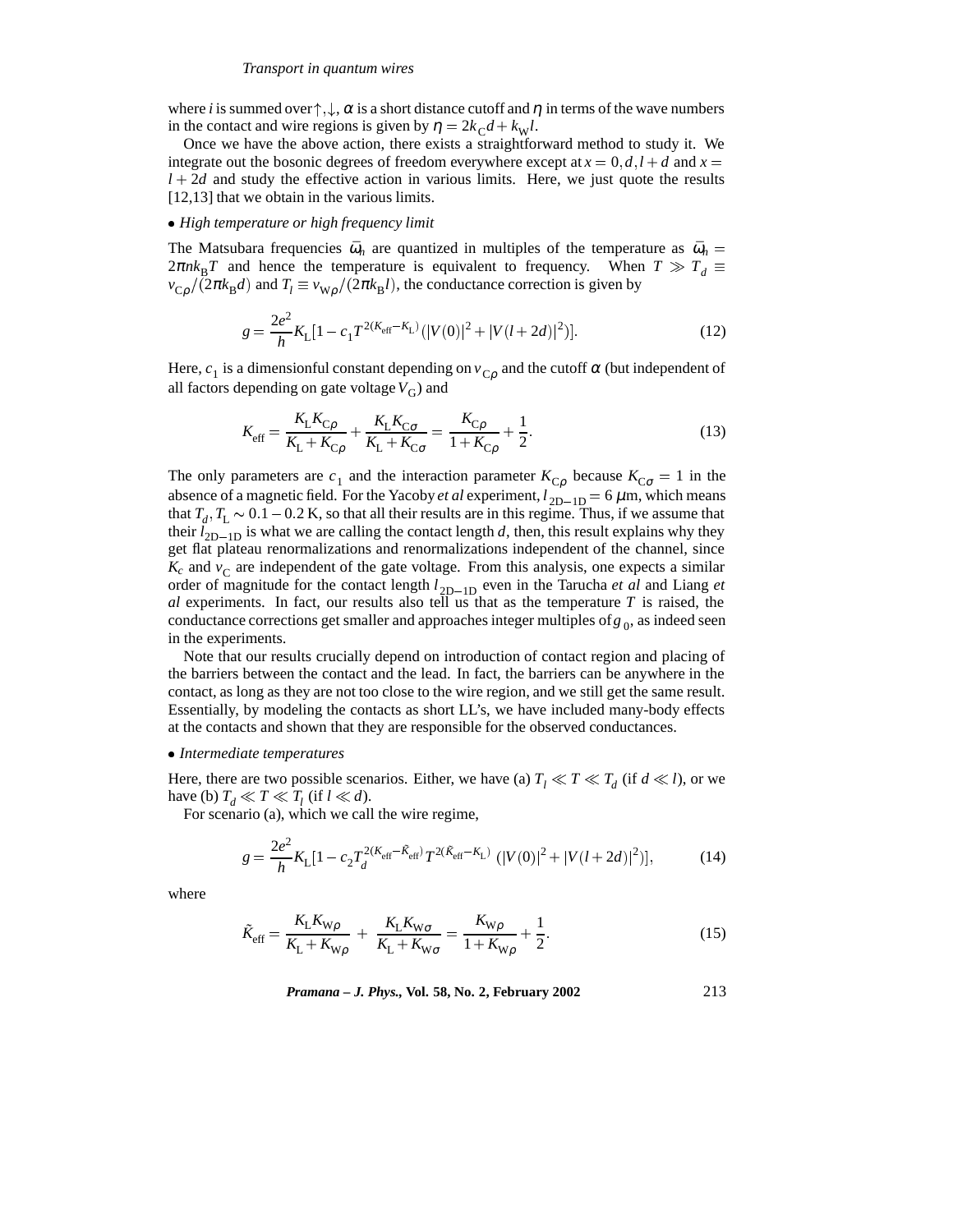Here, clearly, the conductance depends on the wire parameters and hence on the gate voltage; in this regime, we would not expect flat and channel independent plateau renormalizations.

Scenario (b), which we call the quantum point contact limit, however, has channel independent flat plateau renormalizations both for the high and intermediate temperature regimes.

#### *Low temperatures*

Here,  $T \ll T_d$  and  $T_l$  and in this regime, the conductance is given by

$$
g = \frac{2e^2}{h} K_{\rm L} [1 - c_3 T^{2(K_{\rm L}-1)} T_d^{2(K_{\rm eff}-\tilde{K}_{\rm eff})} T_l^{2(\tilde{K}_{\rm eff}-K_{\rm L})} |V(0) + V(l+2d)|^2]
$$
  
= 
$$
\frac{2e^2}{h} [1 - c_3 T_d^{2(K_{\rm eff}-\tilde{K}_{\rm eff})} T_l^{2(\tilde{K}_{\rm eff}-1)} |V(0) + V(l+2d)|^2].
$$
 (16)

In this regime, there is no temperature dependence. The conductance correction only depends on *d* and *l*, since they take over the role of the infra-red cutoff. As *d* and *l* decrease, corrections become smaller and *g* approaches  $g<sub>0</sub>$ . In this case, there also exists the possibility of resonant transmission, since the barriers are seen coherently. The conductance corrections in this regime depends on wire parameters and hence gate voltage, and so one would not expect flat plateau renormalizations. So a concrete prediction of our model would be that at very low temperatures, the conductance corrections will not be flat and moreover, there could be resonances in the transmission due to the two barriers being seen coherently. A study of the experimental graphs of Reilly *et al* [14] leads us to speculate that perhaps such resonances have already been seen.

#### **6. Model in a magnetic field**

In this section, we will study the effects of an in-plane magnetic field on the conductivity of a quantum wire. Since, orbital motion is not possible in an in-plane magnetic field, we will only consider the effect of the Zeeman term. This term couples differently to spin-up and spin-down electrons; here up and down are defined with respect to the direction of the magnetic field which may or may not be parallel to the quantum wire. Thus the *SU* (2) symmetry of rotations is explicitly broken and the spin and charge degrees of freedom do not decouple any longer.

For very strong magnetic fields  $(\gg 16 \text{ T})$  (Zeeman energies  $\gg$  inter-sub-band energies), all spins are polarized and conductances are quantized as  $e^2/h$  and the wire is essentially described as a spinless LL.

But when the magnetic field is not that large, but still large (8 T  $\ll b \ll 16$  T), each sub-band splits into two – a spin  $\uparrow$  sub-band and spin  $\downarrow$  sub-band. We might expect barrier renormalizations for both the sub-bands to be the same. But it turns out that the barrier renormalization for spin parallel (moments aligned with the magnetic field) band is much smaller than that for the spin anti-parallel (or anti-aligned moments) band. Hence, the conductance correction is much more for even bands and negligible for odd bands.

In fact, this odd–even effect even exists when the magnetic field is not large enough to completely spin-split the bands. Hence, one would expect that the electrons with moments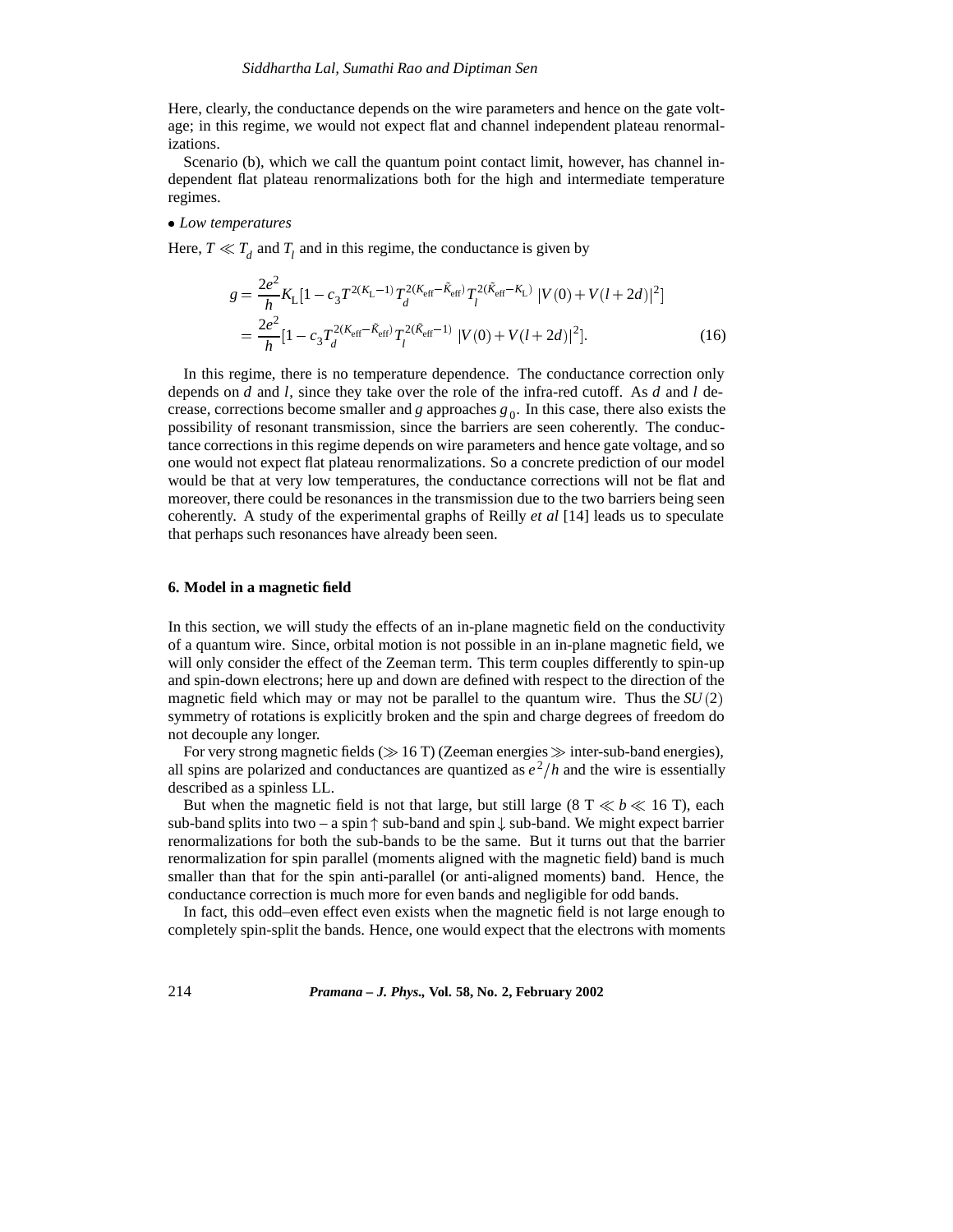aligned with the magnetic field go through the quantum wire more easily than the electrons which are anti-aligned.

This odd–even effect, in fact, has been experimentally seen [5], and perhaps could be instrumental in constructing a spin-valve using these wires [13].

# **7. Summary and future prospects**

In this paper, we have introduced a non-homogeneous LL model for the quantum wire, motivated by the experimental results. The main features of the experiments that we have explained using our model are:

*Flat plateau renormalization*

This was essentially done by modeling the contact regions as LLs with barriers between the contacts and the leads and by keeping the contacts independent of gate voltage. The results were found to be in qualitative agreement with experiments.

The main point to note here is that, in the absence of scatterers in the wire, conductances are only dependent on the contacts. The internal wire region can only be experienced if it has scatterers.

#### *Odd–even effect in the presence of a magnetic field*

We explained the odd-even effect in the presence of an in-plane magnetic field by showing that the barrier renormalization due to interactions is different for  $\uparrow$  and  $\downarrow$ bands in the presence of the magnetic field.

By explicitly fitting a power law form to the conductance corrections as a function of temperature as given in the inset of figure 3 in ref. [3], we find that

$$
\delta g = -0.3512T^{-0.1058 - 0.0345T}.
$$
\n(17)

In future, we would like to understand the reasons for the discrepancy of this law from the simpler power law form that our model predicts and perhaps make a more realistic model, which could agree with the data more quantitatively. We would also like to understand several features which are observed on the rise between two successive plateaus, such as the '0.7 effect'. For this, one needs to study the model when some sub-band is partially opened.

#### **References**

- [1] B J van Wees, H van Houten, C W J Beenakker, J G Williamson, L P Kouwenhoven, D van der Marel and C T Foxon, *Phys. Rev. Lett.* **60**, 848 (1988) D A Wharam, T J Thornton, R Newbury, M Pepper, H Ahmed, J E Frost, D G Hasko, D C Peacock, D A Ritchie and G A C Jones, *J. Phys.* **C21**, L209 (1988)
- [2] S Tarucha, T Honda and T Saku, *Solid State Comm.* **94**, 413 (1995)
- [3] A Yacoby, H L Stormer, N S Wingreen, L N Pfeiffer, K W Baldwin and K W West, *Phys. Rev. Lett.* **77**, 4612 (1996)